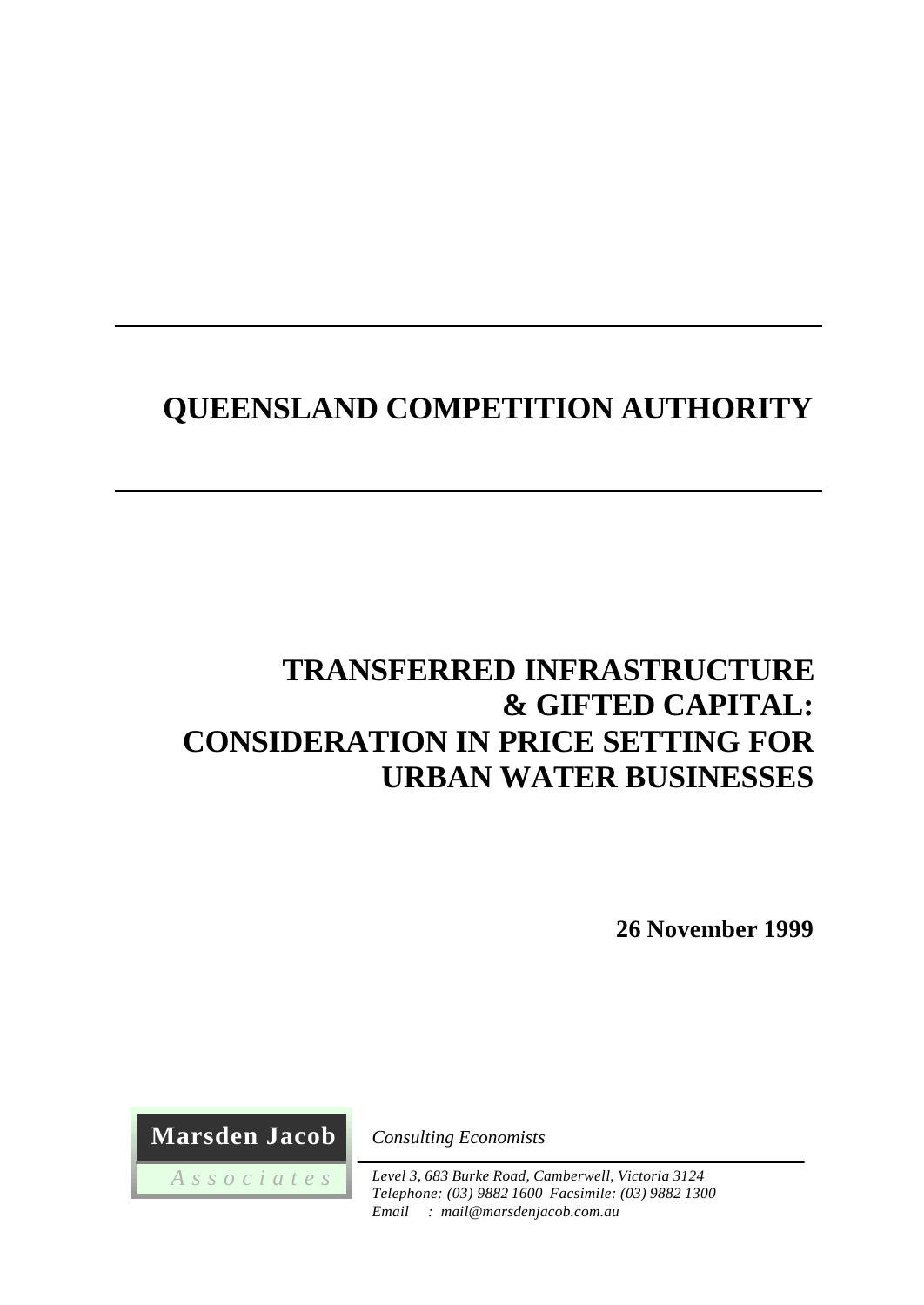#### **TABLE OF CONTENTS**

#### Page

#### **ATTACHMENT A**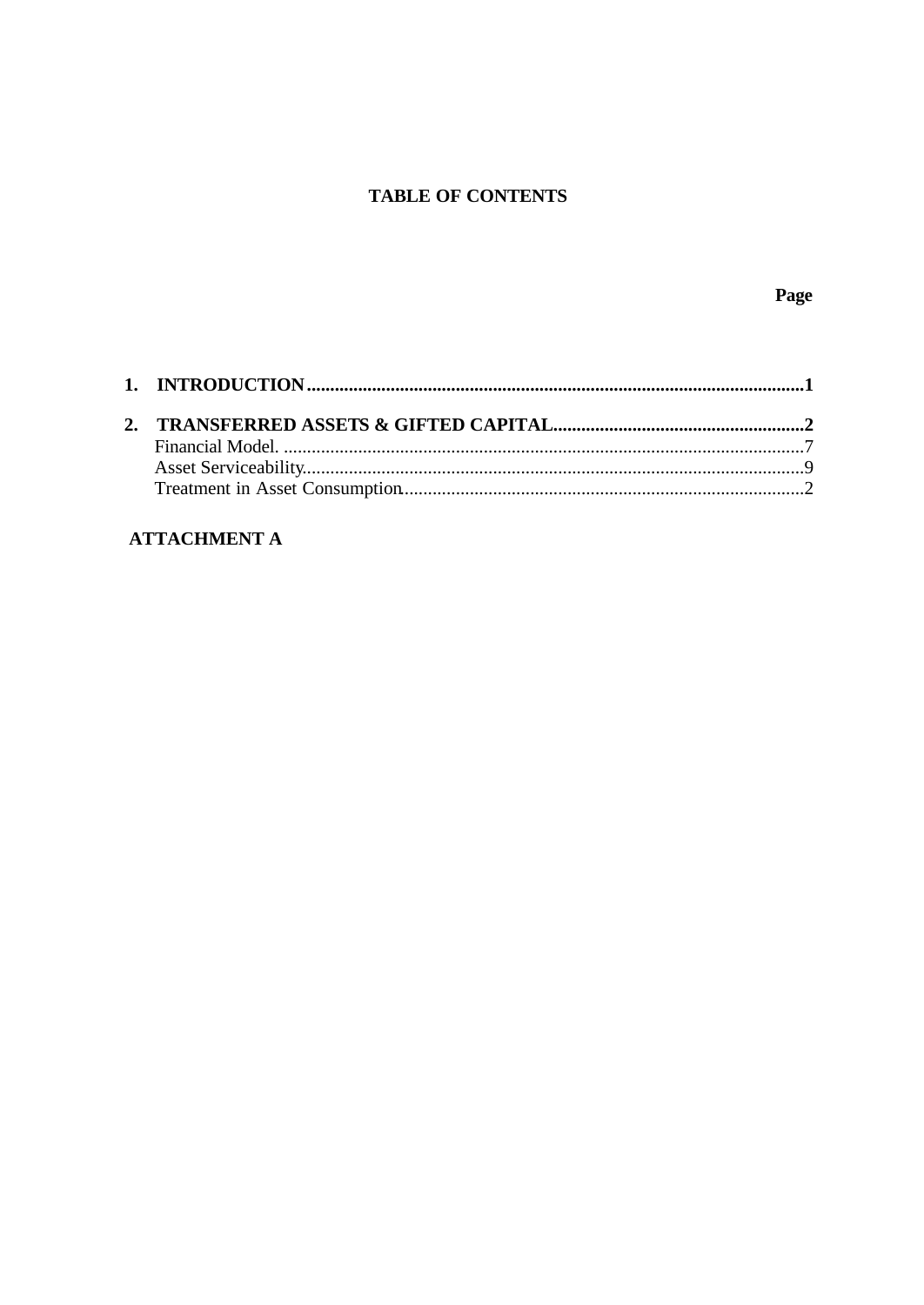## **1. INTRODUCTION**

- 1. Marsden Jacob Associates (MJA) was requested by the Queensland Competition Authority (QCA) to advise on the treatment of "gifted or contributed assets" for the purposes of regulatory price setting for urban water businesses.
- 2. Consideration of the treatment of "gifted assets" in regulatory price determinations and arbitrations needs to distinguish between two sharply different concepts. These are: *"transferred infrastructure"* and *"gifted capital"*. Despite its common usage, the term gifted or contributed assets mixes both concepts and results in substantial confusion and unnecessary debate.
- 3. **Infrastructure transferred** to the responsibility of the utility carries with it obligations to operate, maintain, refurbish and replace that infrastructure. Consequently, all operating, maintenance and administration costs plus refurbishment/replacement costs need to be recognised in regulatory price determinations.
- 4. **Gifted capital** raises different issues. The key question is whether the gifting is intended to benefit the shareholders of the business or to benefit the customers the business is serving? In general, the capital so gifted would appear to be for the benefit of customers. This leads to the essential conclusion that gifted capital should be excluded from the regulatory capital base when determining price revenue levels for monopoly suppliers under the formula approach.

#### *Recommendations*

- *1. Avoid the term "gifted assets". Distinguish between transferred infrastructure and gifted capital.*
- *2. In regulatory price determinations/arbitrations*
	- exclude gifted capital from the regulatory capital base, but recognise the *contingent liabilities incurred by accepting responsibility for the transferred assets and therefore*
	- − *include the impact of infrastructure transferred on operations, maintenance and administration costs and replacement and refurbishment expenditures necessary to ensure continued service provision.*
- *3. Provide guidance direction in the ongoing debate on the treatment of "gifted assets" (ie. transferred infrastructure and gifted capital) in management and tax accounts.*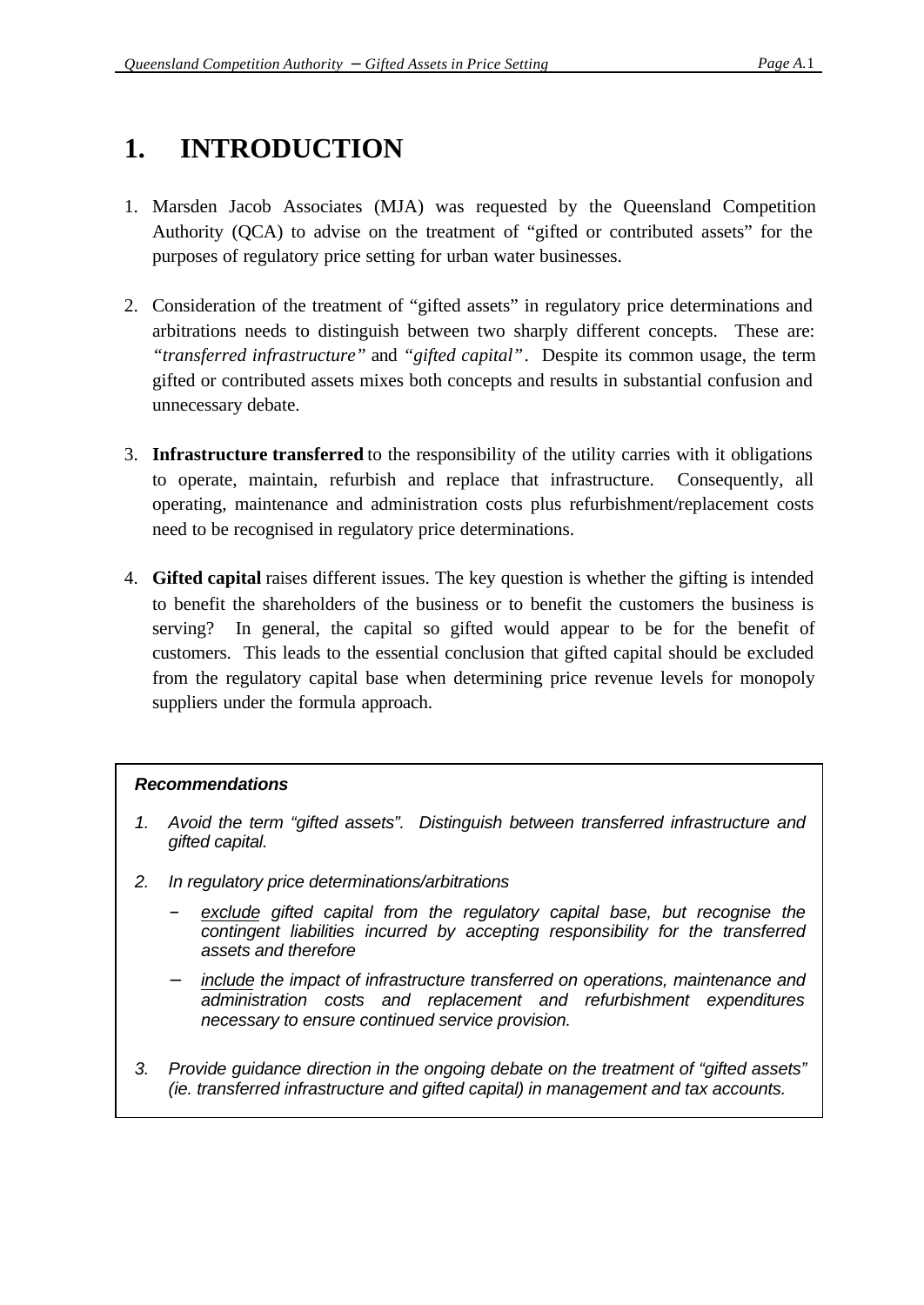## **2. TRANSFERRED ASSETS & GIFTED CAPITAL**

Consideration of the treatment of "gifted assets" in regulatory price determinations and arbitrations needs to distinguish between two sharply different concepts. These are: *"transferred infrastructure"* and *"gifted capital"*. Despite its common usage, the term gifted or contributed assets mixes both concepts and results in substantial confusion and unnecessary debate.

This confusion is extended by the use of the term "regulatory asset base" (RAB) when in fact regulators are establishing a "regulatory capital base" (RCB) − as the Ofwat and Ofgas practice of setting the initial RCB equal to the initial listing value of the entities demonstrates. Regulators should drop the term "regulatory asset base" and adopt the term "regulatory capital base" when describing the base to which the cost of capital (WACC) can be applied.

**Infrastructure transferred** to the responsibility of the utility carries with it obligations to operate, maintain, refurbish and replace that infrastructure. Consequently, all operating, maintenance and administration costs plus refurbishment/replacement costs need to be recognised in regulatory price determinations.

Refurbishment and replacement costs associated with transferred infrastructure should be treated in the same manner as other infrastructure. Relevant methods of assessing relevant costs include estimates of economic depreciation, actual refurbishment and replacement expenditures or renewals annuities. Each of these methods is observable in UK regulatory practice and are consistent with the spirit of the SCARM/ARMCANZ formula used to set the upper bound revenue level.

**Gifted capital** raises different issues. Capital may be "gifted" to a utility:

- directly by a grant, subsidy or other payment from government. For example, the Queensland Government's payment of a 40% subsidy on the capital cost of certain infrastructure investments. In these cases, a cash payment is typically made; or
- indirectly when infrastructure is transferred. In these cases no cash changes hands.

However, in both cases the utility may be required to enter into obligations. In either case the same key question is: whether the gifting is intended to benefit the shareholders of the business or to benefit the customers the business is serving?

Examples of such payments and grants include:

- for urban water utilities, monies to assist in sewerage and water quality upgrades; and
- for irrigation entities, monies to reduce system losses and to share the efficiency gains between the holders or irrigation entitlements and other purposes including environmental flows.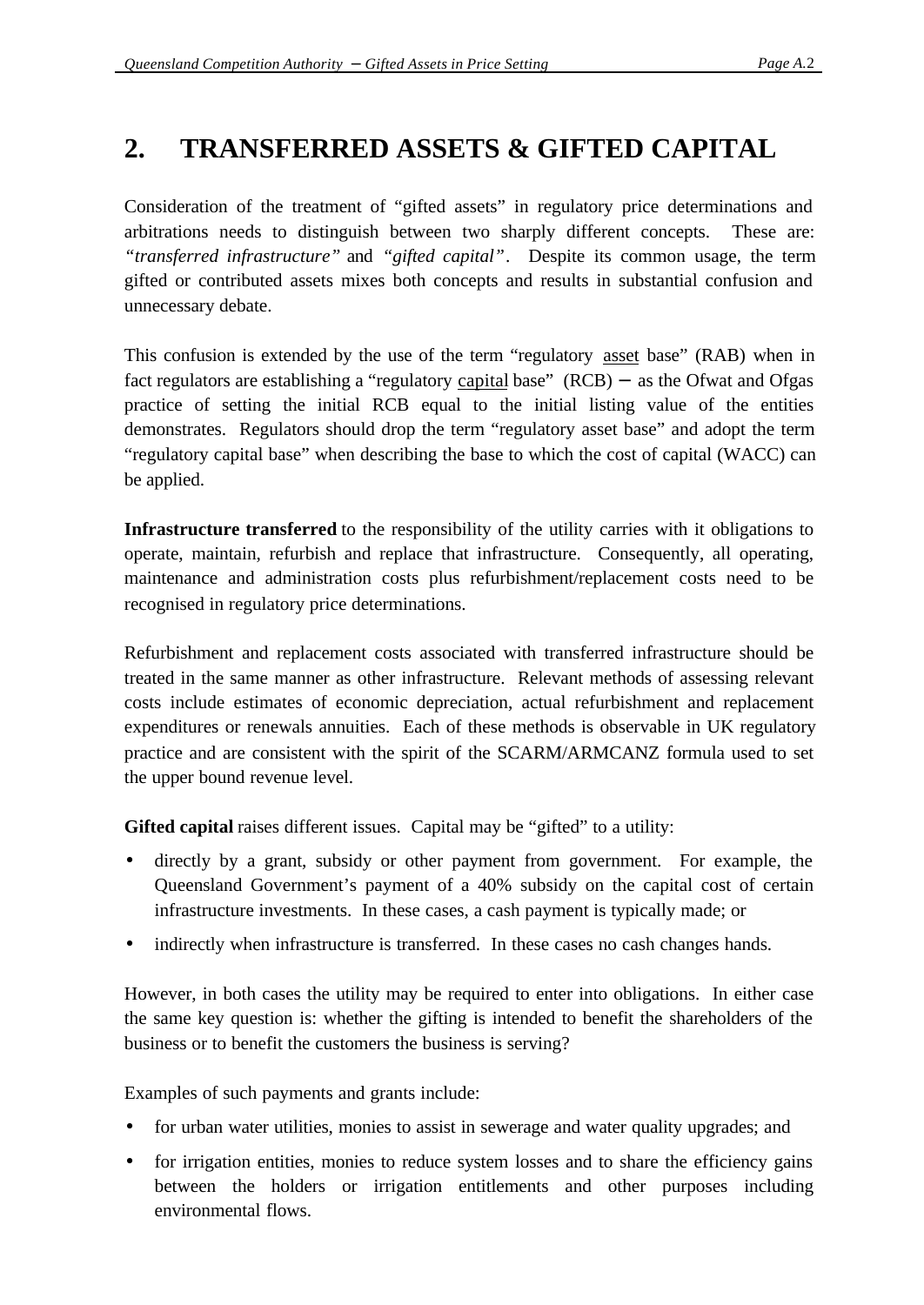In the case of capital gifted when developers transfer reticulation infrastructure to a water business, the capital is gifted in exchange for acceptance of the ongoing obligation/liability to provide water and sewerage services to the customers buying land and property from the developer.

There can be little doubt that the gifting of the capital occurs only because the business accepts the obligation to provide services to the new group of customers.

In general, the capital so gifted or paid in exchange for obligations would appear to be for the benefit of customers and associated obligations. This leads to the essential conclusion that gifted capital should be excluded from the regulatory capital base when determining price revenue levels for monopoly suppliers under the formula approach.

The practical conclusion that gifted capital should be excluded from the regulatory capital base can be derived by either of three routes:

- first, if alternatively this capital funding were to be treated as matched against the capital expenditures incurred, then the funding does not contribute to the total shareholder capital of the entity and the issue of a return does not arise;
- second, if this capital funding is treated as part of the capital of the business, then there needs to be recognition that the governments making the capital grants, are not seeking a return on that capital.

Similarly, the developers transferring infrastructure do not seek an ongoing return on the capital that they may be seen to have contributed, over and above what they have received through sale of the serviced land.

If the State Government in granting a 40% capital subsidy is seeking to lower the cost of water services to the Queensland population, then to have that subsidy included in the capital base for regulatory price determination, thereby raising the capital base and prices substantially, would be counter productive; and

• third, if the gifted capital is seen as a capital sum paid in exchange for accepting the obligation to supply in perpetuity − or at least for the length of the infrastructure's life, then the addition to asset values in the balance sheet is exactly offset by the additional liabilities − and there is no increase in the value of shareholder funds.

The transferred infrastructure carries explicit and on-going responsibilities and liabilities. It is not infrastructure which can be sold, since it is connecting infrastructure carrying specific and ongoing obligations to the developer and persons subsequently purchasing land from the developer. In addition, there is unlikely to be a secondary market for such infrastructure.

To the extent that such infrastructure meets the accounting definition of an asset, the transfer brings with it attendant offsetting liabilities.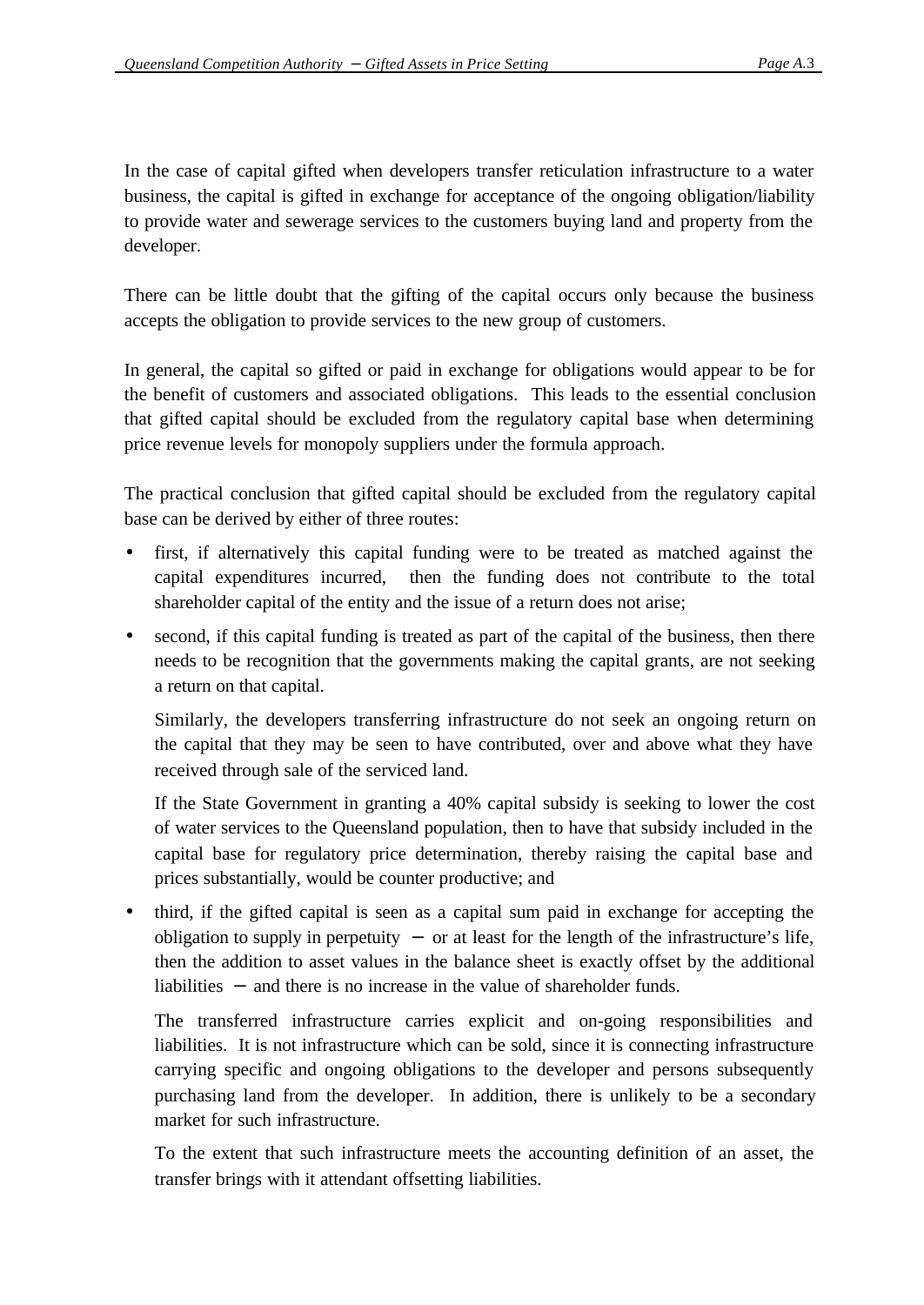*"Assets" are future economic benefits controlled by the entity as a result of past transactions or other past events;*<sup>1</sup>  *and*

*"Liabilities" are the future sacrifices of economic benefits that the entity is presently obliged to make to other entities as a result of past transactions or other past events"* <sup>2</sup>

The term "gifted asset" may therefore be seen as partially misleading since it emphasises only one aspect of the transferred infrastructure.

We prefer this last rationale for exclusion.

The **core recommendation** is, therefore, that costs related to transferred infrastructure be recognised in the regulatory price determination or arbitration, but that gifted capital be excluded from the regulatory capital base.

Traditional analysis of this issue has relied on two apparently conflicting approaches to gifted assets, commonly referred to as the 'asset serviceability' and 'financial capital' models (see Annex A). The core recommendation in this report incorporates the logic of the two approaches but, by recognising that the term "gifted assets" combines and confuses two separate concepts, demonstrates that the previous arguments that the two approaches were mutually exclusive, is false.

In practice, the most practical method of identifying the dollar value of gifted capital may be at the time it is first entered on the asset register. However, consistent with the above distinction, utilities should not need to continue to distinguish transferred assets in the asset registers even though they need to maintain an ongoing record of the dollar value of capital gifted.

Regulatory price determinations − whether based on the formula approach or the analysis of the minimum cash flows necessary to ensure commercial viability – must also acknowledge **the impact of taxation**.

Tax imposts reflect tax income as calculated under general accounting principles and specific tax regulations where applicable. As a result, the level of prices/revenue set in a regulatory price determination will inevitably reflect the impact of how transferred infrastructure and gifted capital are treated in the profit and loss and balance sheet statements.

 $\overline{1}$ <sup>1</sup> Australian Accounting Standards Board, "Assets" Statement of Accounting Concepts, SAC 4 "Definition and Recognition of Financial Statements", para 14.

<sup>2</sup> *ibid*, para 48.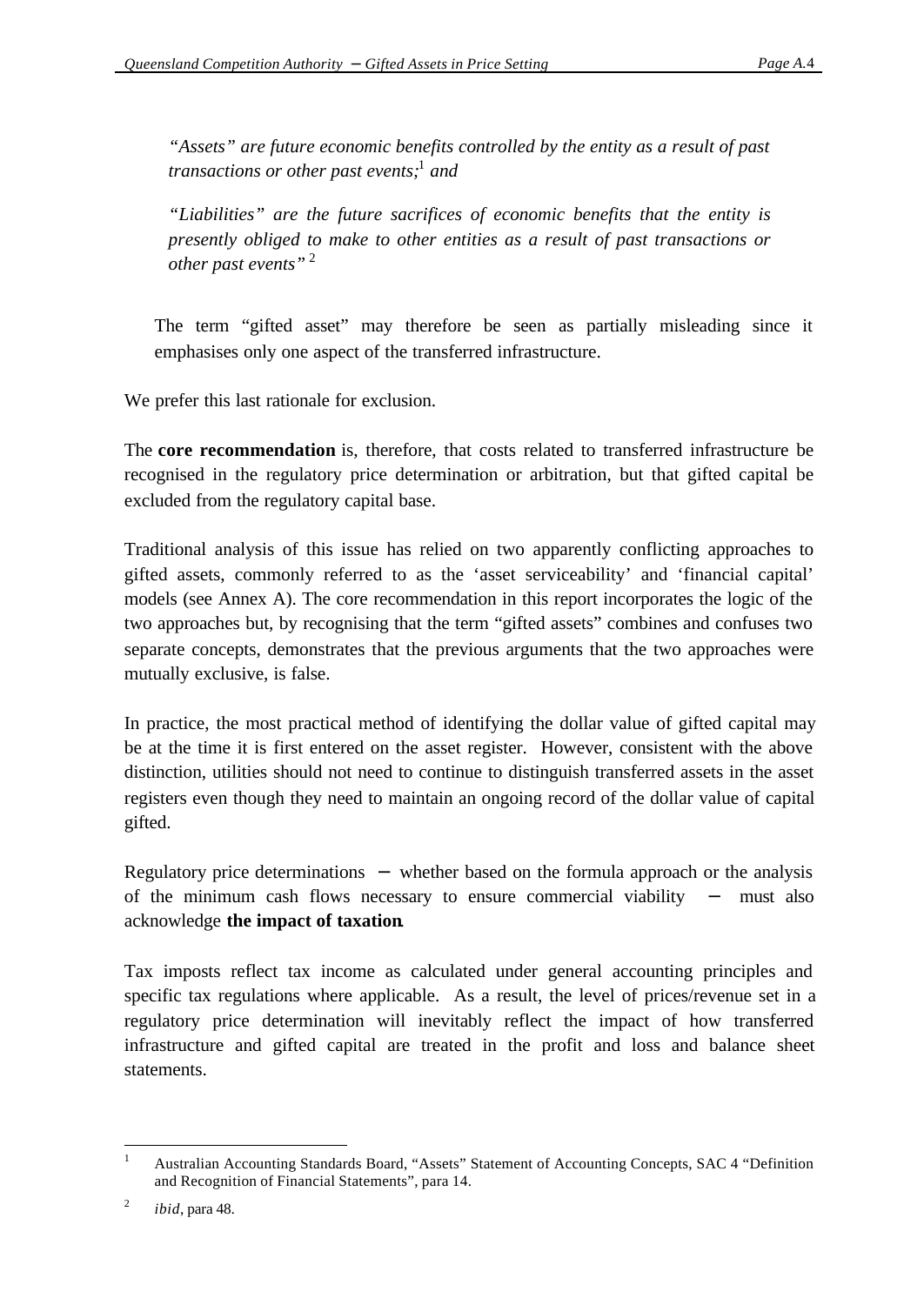As with regulatory price determinations, the accounting treatments should distinguish clearly between gifted capital and transferred infrastructure − the former boosts aggregate asset value, the latter adds an offsetting contingent liability. Unfortunately, neither the previous treatment nor the treatment recently recommended by the Urgent Issues Group (UIG) recognise this key distinction. Nor does the UIG recognise the asymmetry in timing and the resulting, often substantial, impact on cash flows.

Regulators may wish to take the simplifying position that the issues of tax and reported profit are outside their ambit. However, the material impact of accounting conventions on the utility's tax payments and cash-flows means that a responsible regulator cannot afford to ignore the accounting and tax treatments of gifted capital and transferred infrastructure. This is particularly the case where the accounting/tax treatments of assets and liabilities lack logical symmetry and as a result have major unwarranted impacts on tax payments and cash flows.

As with other pricing issues (such as the differences between the formula and cashflow approaches to price setting and the treatment of developer charges), the practical impact of different treatments of gifted capital and transferred assets will differ across water businesses. The impacts will reflect among other things, the size and frequency with which infrastructure is transferred and/or capital is gifted. The Queensland Competition Authority may wish to gain an empirical understanding of these issues across different sectors of the water industry.

#### *Recommendations*

- *1. Avoid the term "gifted assets". Distinguish between transferred infrastructure and gifted capital.*
- *2. In regulatory price determinations/arbitrations:*
	- exclude gifted capital from the regulatory capital base, but recognise the *contingent liabilities incurred by accepting responsibility for the transferred assets; and therefore*
	- − *include the impact of infrastructure transferred, on operations, maintenance and administration costs and replacement and refurbishment expenditures necessary to ensure continued service provision.*
- *3. Provide guidance direction in the ongoing debate on the treatment of "gifted assets" (ie. transferred infrastructure and gifted capital) in management and tax accounts.*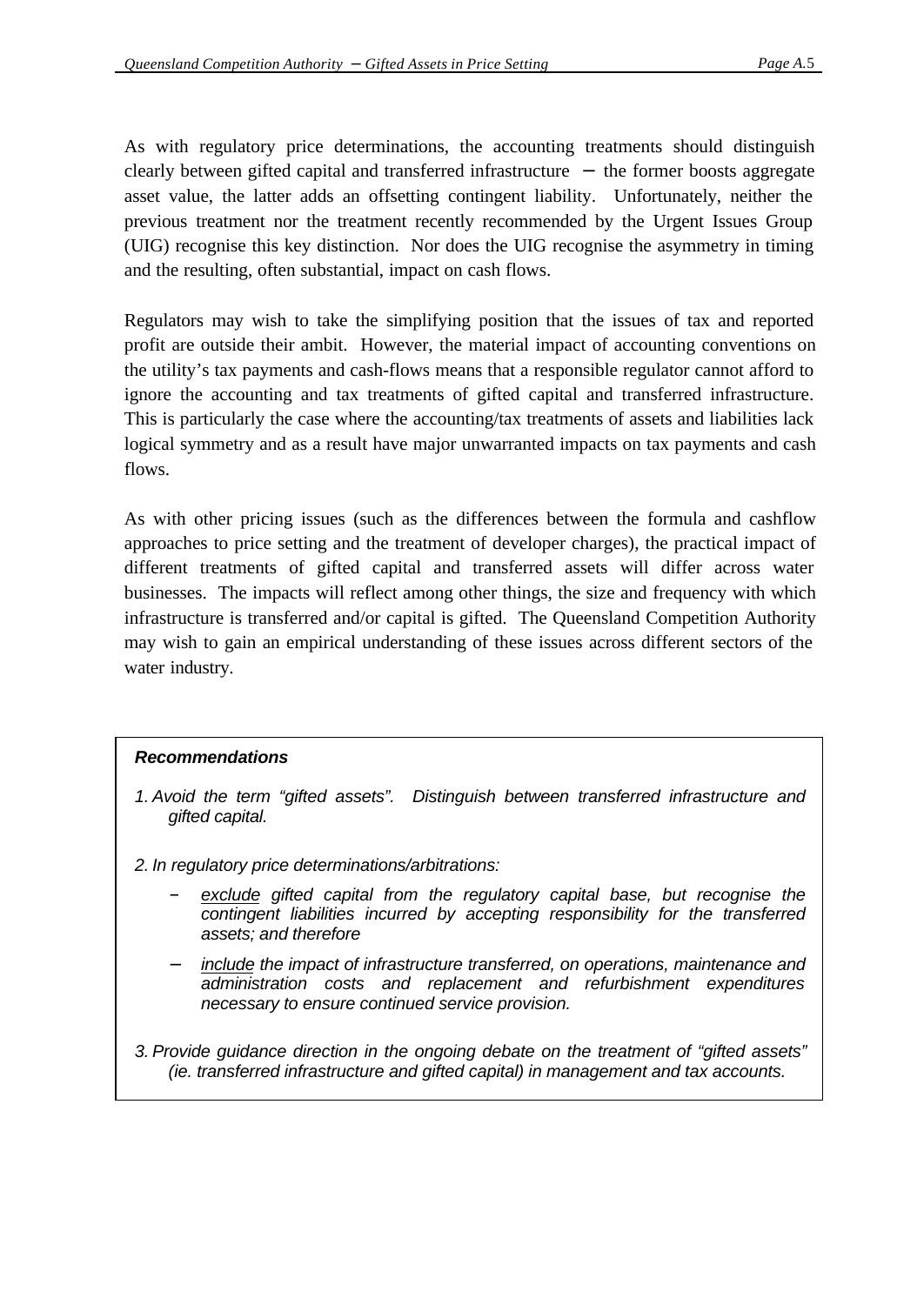#### **ATTACHMENT A**

### **TRADITIONAL MODELS FOR ANALYSIS OF GIFTED ASSETS**

Regulatory price setting for monopoly services requires consideration of:

- the revenue/cashflow levels necessary to meet the business's ongoing risks and obligations; and
- the revenue levels required to encourage a competitive new entrant using efficient technology. This revenue is set by the opportunity cost of capital required, efficient operations maintenance and administration cost plus (economic) depreciation.

The question of gifted assets in price-setting for water businesses has traditionally been seen to raise two main issues:

- should the business be able to recover a return on capital on these assets? That is, should these assets be included in the business' Regulatory Asset Base (RAB) or would this constitute 'double-dipping'? and
- should the business be able to account for return of capital for these assets through eg. depreciation?

A number of conflicting approaches have been adopted and recommended, both in Australia and overseas. The treatment of gifted assets follows a wider approach for defining the Regulatory Asset Base (RAB) of the business. Two broad approaches have been distinguished:

- **a financial approach:** This defines the regulatory capital value of the business by reference to the capital input by shareholders. The approach excludes gifted assets from both return of, and return on, capital; and
- **an asset serviceability approach:** This defines the asset base of the business by reference to its continuing ability to deliver specified outputs. The approach includes gifted assets in the return of, and return on, capital.

Our framework suggests that neither approach is fully correct or adequate.

Before reviewing these different models it is worth reviewing the reason why the asset value of the business plays a role when setting prices. The answer is that, in the absence of competition, setting prices by reference to the value of the asset base mimics a competitive model, as it ensures that prices are no higher than the by-pass cost – that is the cost which a new entrant would face in providing a competitive challenge. This should drive economically efficient outcomes in government owned monopoly businesses.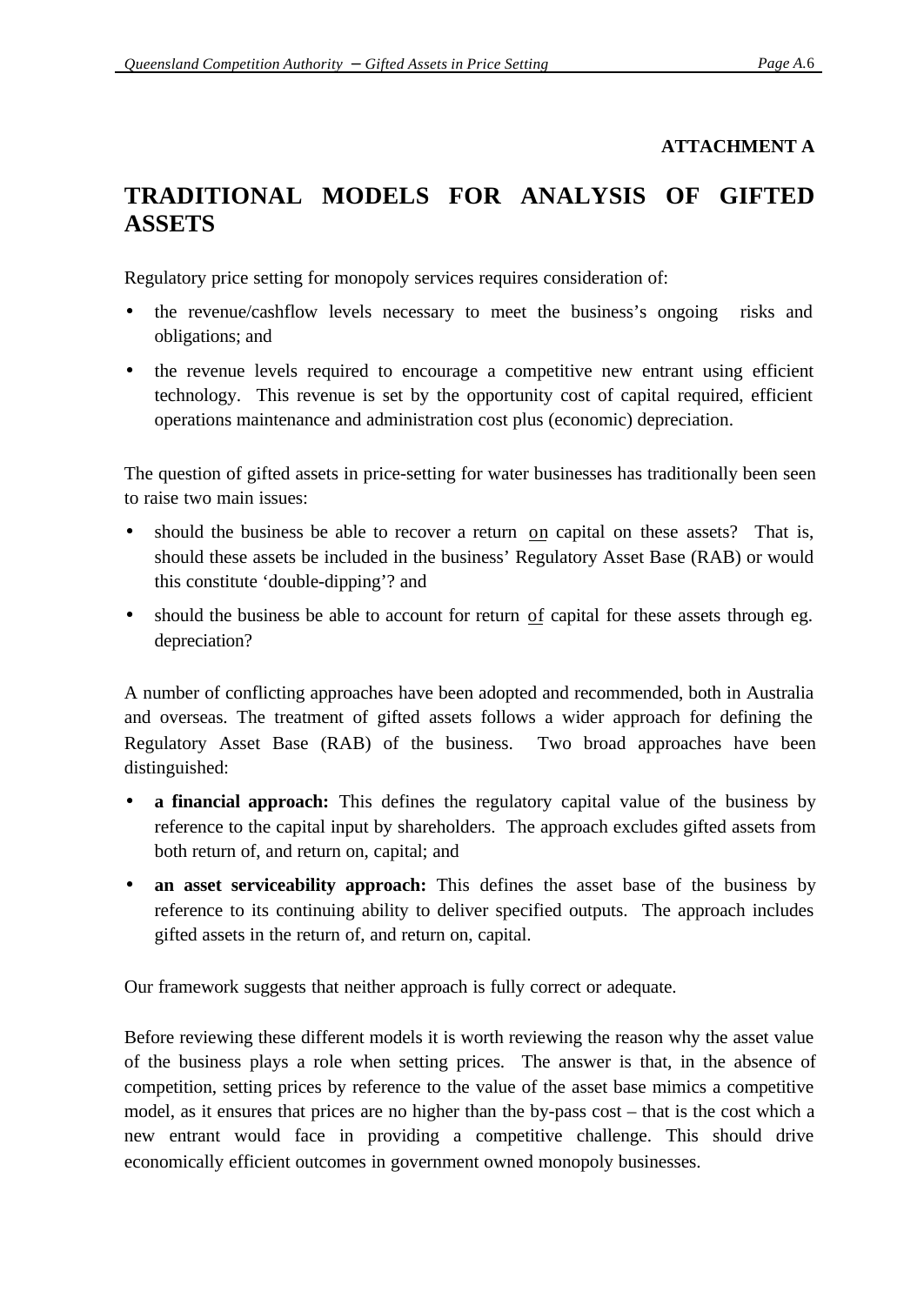However, as this review suggests, this approach is likely to prove an insufficient basis for price setting in the water industry. It follows, therefore, that the traditional questions about the inclusion or exclusion of gifted assets are also unduly simplistic.

#### **FINANCIAL MODEL.**

l

Under this approach, the value of the RAB, which is considered at price setting, is limited to the value of the capital which has been contributed by shareholders. This approach may be particularly appropriate where the business is in the private sector, and is the methodology broadly followed by Ofwat in the UK.

The approach is especially powerful where the market value of the business is considerably below the modern equivalent asset value (MEA), eg. Ofwat limited the initial RAB of the water companies to the market capitalisation of the companies at privatisation (averaged over the first 200 days). This was only 9% of the MEA value of the businesses and represented the capital which had been contributed by shareholders. This is an extreme example of the deprival value method of asset valuation, supported by COAG and  $SCARM$ ,<sup>3</sup> which recommends that the value of water businesses' assets should be set as the minimum of:

- the Depreciated Optimised Replacement Cost (DORC); and/or
- the Economic Value which represents the present value of the revenue stream which those assets will generate.

Following the logic of this approach, Ofwat explicitly exclude any contributed or gifted assets from the RAB, when it is rolled-forward between one price review and the next. Ofwat would argue that the shareholders of the company have a right to a return only on the capital which they have provided.

As far as return of capital is concerned, Ofwat has adopted an approach based on economic depreciation. That is, it has restricted the current cost depreciation allowed, for surface assets, to the level of spend which the companies have actually incurred over time in order to ensure continued asset serviceability.<sup>4</sup> This approach is paralleled in the treatment of underground assets which are subject to an infrastructure renewals charge which represents (in the longer term) the costs needed to maintain service potential.

To this extent Ofwat follows an approach which integrates the logic of the two traditional models rather than treating them as mutually exclusive. This is broadly consistent with the core recommendation of this report.

<sup>3</sup> SCARM (1998), "Asset valuation guidelines", Task Force Report, reproduced in NCC (1998) "Compendium of NCP Agreements – second edition", June , Page 112.

<sup>&</sup>lt;sup>4</sup> Ofwat (1998), "Setting price limits for water and sewerage services – the framework and business planning process for the 1999 Periodic Review", February 1998.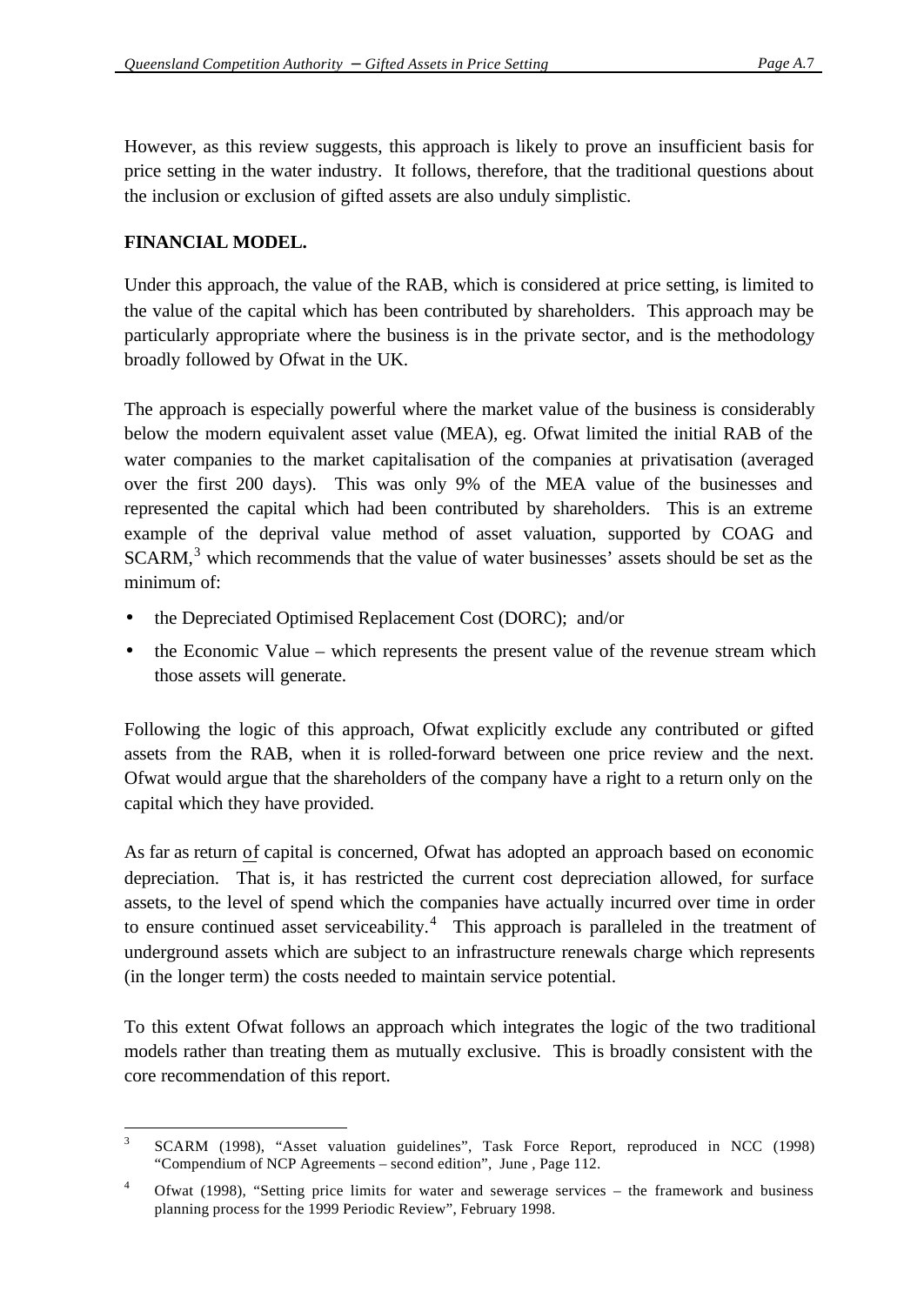The National Electricity Code (the Code) follows the financial model in a more restricted way:

*the Distribution Network Service provider is not entitled to receive any asset related cost component of annual revenue requirement for assets provided by Network Users.* <sup>5</sup>

This excludes contributed assets from the RAB on which a Network Service Provider is entitled to receive a return and also prevents a return of capital. It, therefore, fails to recognise the ongoing liabilities which the service provider incurs as a result of the transfer.

The financial model assumes that the asset valuation for the RAB is sufficiently robust to play the central role in price setting. SCARM requires that assets be valued on a deprival basis for price setting, that is at the lesser of the DORC/ODRC and the economic value. However, a recent review by PricewaterhouseCoopers (PWC) for the QCA, confirms that:

*Experience with the use of ODRC in the water industry is less than in gas, electricity and rail, perhaps reflecting the reduced level of competition in the water industry. PWC is not aware of any Australian water authority that uses ODRC as an integral component of determining prices and revenues.*<sup>6</sup>

In the absence of a robust DORC valuation, the 'deprival value' methodology falls back on the economic value of the business, which is entirely circular for price setting purposes as it relies on current tariffs to determine the value of the business. This is broadly the approach which has been adopted by IPART for Sydney Water Corporation where the value of the existing asset base has been derived from existing tariffs and a 'line-in-the-sand' drawn to distinguish these assets from any new assets.

#### **Issues Assessment**

This model creates a number of issues for water businesses.

- It places a particular focus on the RAB as the primary determinant of revenue. This is likely to be an insufficient basis for price setting.
- It assumes that the valuation of the RAB is robust. Experience has identified that few utilities revalue their assets on a fully optimised basis.<sup>7</sup> The DORC will therefore be an unreliable basis to rely on for price setting in the water industry and reliance on the economic value is circular for price setting.

<sup>5</sup> NEC (1998), clause 6.15.2 (a).

<sup>6</sup> PricewaterhouseCoopers (1999), "Urban Water Pricing – Asset Optimisation", draft November 1999, page 18.

<sup>7</sup> Johnstone D. J. & Gaffikin M. J. R. (1995) "Review of the Asset Valuation Guidelines of the Steering Committee on National Performance Monitoring of GTEs".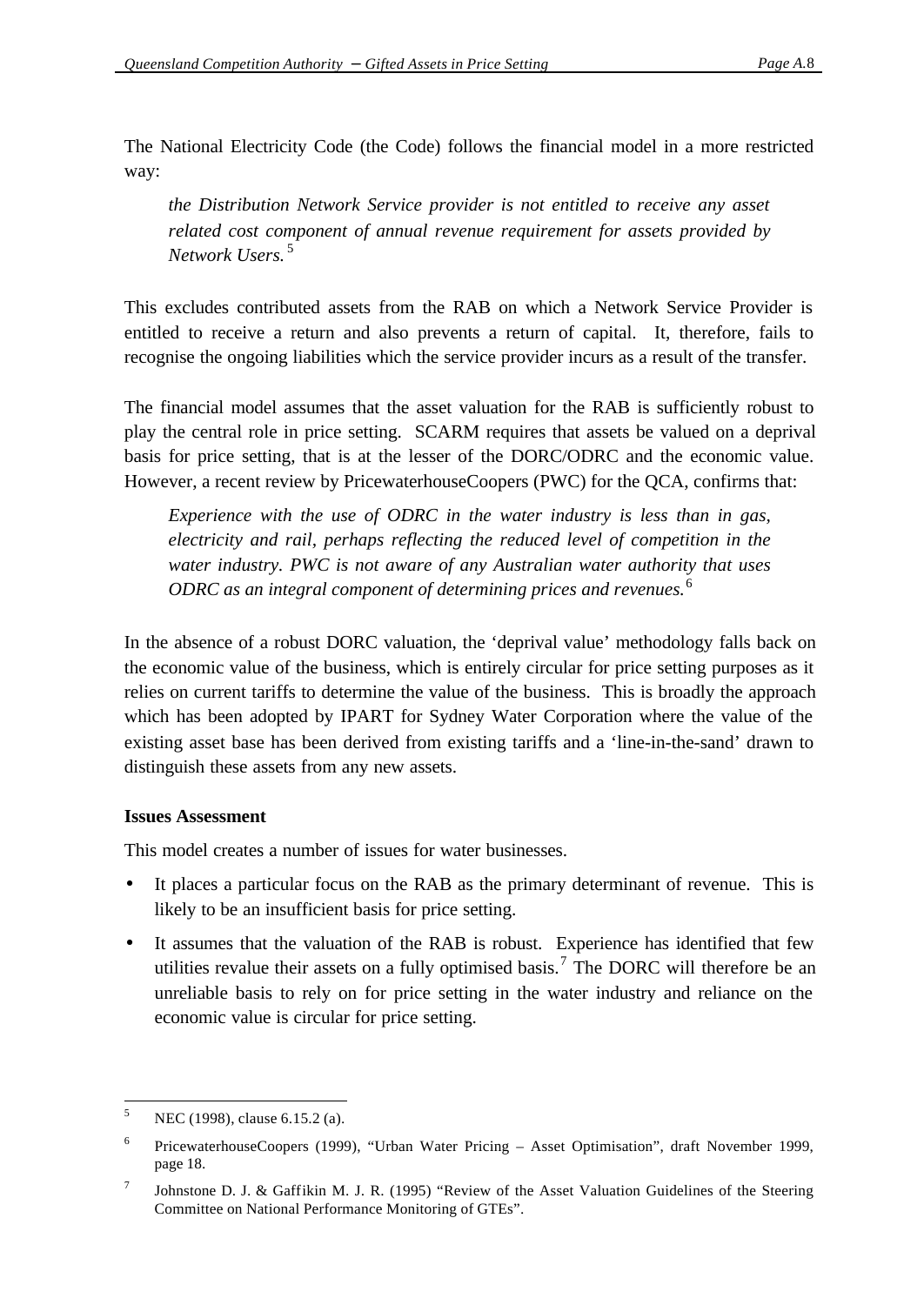- The definition of the RAB may be particularly problematic in the public sector, given the uncertainties as to the definition of shareholder equity.
- It assumes that gifted assets and developer charges are discrete sources of funds, where in practice they merely represent one of the sources of revenue for the business, where the balance between them depends on commercial judgment.
- It requires greater complexity to record the source of funding for specific assets.
- There is uncertainty about the sunshine clauses for the exclusion from the RAB, over the longer term, ie. does the asset get re-introduced into the RAB as and when it is replaced or renewed? That would create an unwieldy methodology.
- There is also uncertainty about the application of the approach to the return of capital. The National Electricity Code excludes gifted assets from both return on and return of capital. This would suggest that no account could be taken of the continuing liability which the company then assumes for the asset performance. By contrast, Ofwat allows expenditure to ensure continued asset serviceability.

#### **ASSET SERVICEABILITY**

The alternative traditional model treats the RAB as representing the capability of the business to deliver a certain level of service over time. All the assets of the business contribute to this service, all require maintenance to ensure continued service availability, and so all represent a risk to the business which should be reflected in an appropriate rate of return. Under this approach gifted assets would be eligible for a return both on and of capital.

Concern has been expressed, in the past, that this approach involves "double-dipping":

*"It would be inappropriate to include customer funded assets…in the regulatory base. To earn a return on assets provided free of charge to the water supplier would be double dipping. That is, customers should not be charged a return on assets which have already been paid for (including a profit component).."* <sup>8</sup>

Inclusion of all assets in the regulatory asset base, at the full cost of capital, would also be likely to generate far higher revenue levels than is required for financial viability and lead to significant increases in prices.

These concerns would lead to support for the financial model above.

However, a recent review of Developer Charges for IPART has argued the opposing view:

 $\frac{1}{8}$ IPART (1996), "Sydney Water Corporation: Prices of Water Supply etc from 1 July 1996", Determination No 6, 1996, page 18.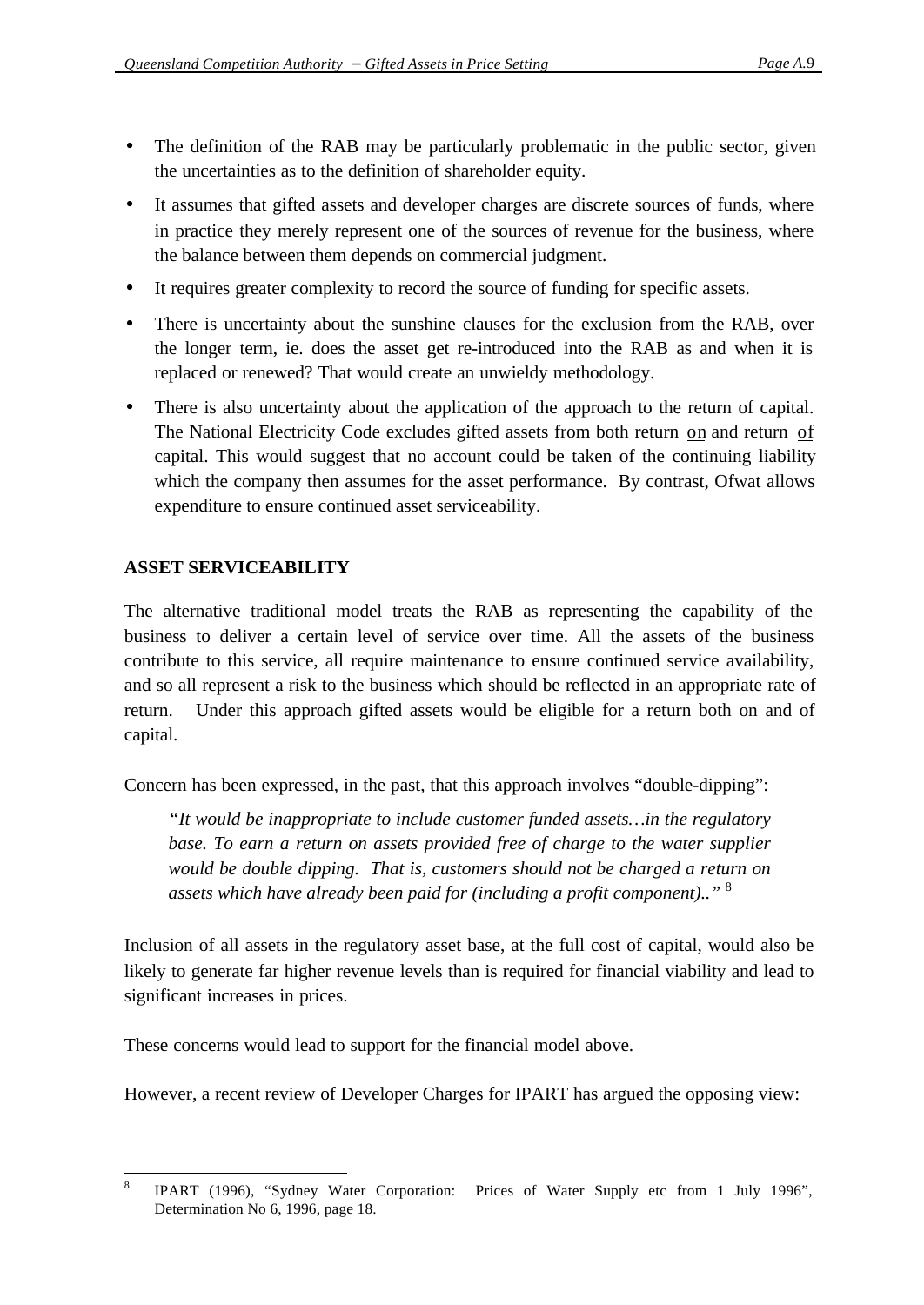*"..the review team believes that, in principle, both gifted assets and developer funded assets should be included in the RAB…the assets are indistinguishable in terms of responsibilities, risks and entitlements…The review team would argue that they should be added to the asset base as they are added to an agency's responsibilities for continuous service, maintenance, renewal, etc."* <sup>9</sup>

We agree with the bolded statement.

The review also emphasises the inter-linking between the various sources of revenue for the business, including developer charges, gifted assets and annual charges. It argues that both developer charges and gifted assets should be included in the RAB and that off-setting arrangements be introduced to reflect the value to the business of revenue from these sources. In particular it recommends that:

*the allowable revenue should be reduced, by the value of the gifted assets, in the year in which they are added to the asset base and, thereafter, the agency should be allowed to earn a risk-related return on these assets.*<sup>10</sup>

This proposed methodology is likely to create negative cash-flows for many small water businesses experiencing significant growth, as the total value of gifted assets will be deducted from their allowable revenue. Inclusion of gifted assets in the RAB will only provide a marginal off-setting revenue stream.

A further variant of this approach is to argue for the inclusion of all assets in the RAB, irrespective of source, but to apply differential WACCs to those assets, dependent on their source and the risk which the authority bears. Under this approach the RAB would need to be segmented into a number of different categories. This might prove a cumbersome methodology to establish and maintain, especially for smaller businesses.

An alternative approach is to argue that the RAB should include all assets, but that differential rebates should be paid to individual groups of customers to reflect the particular contributions which they have made through 'pre-payments'. This may be feasible for a small number of discrete large customers, where there is a clear "nexus" between the payment and identifiable assets. It is not a practicable solution for the normal residential customer base and it would result in a patchwork of differential tariffs with differential attributes and sunset clauses which would be extremely expensive and cumbersome to administer.

Including gifted assets in the RAB has the advantage that it creates incentives for the water business to adopt new assets and so encourage development.

<sup>-&</sup>lt;br>9 IPART (1999), "Review of Developer Charges", a report by Pricewaterhouse-Coopers and the Centre for International Economics, Research Paper No 16, October 1999, page 44.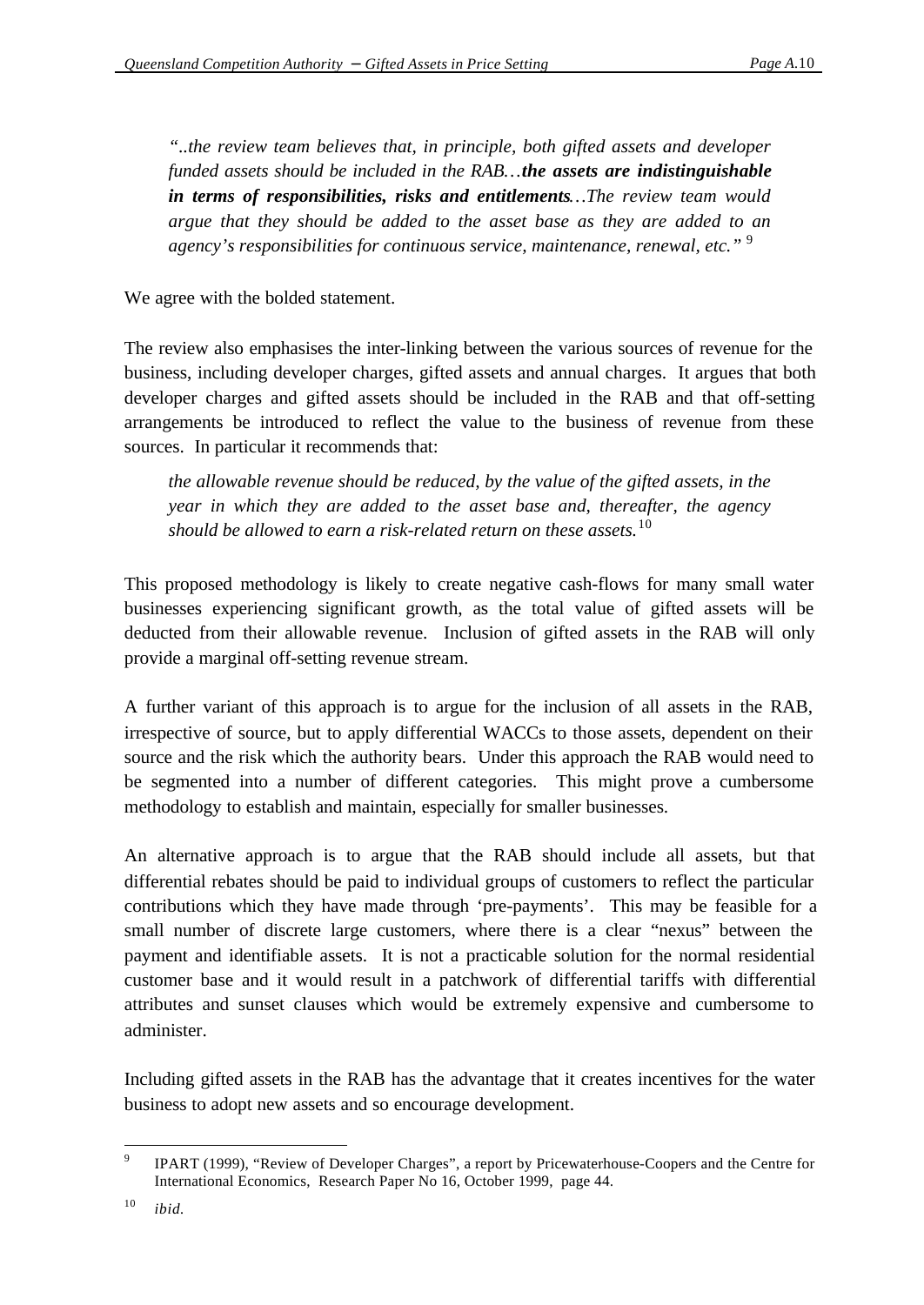There is also an argument that developers obtain a return on their investments, including the sums paid for developer charges and gifted assets, through the sale value of the property. Under this analysis, purchasers of these properties are, then, placed in the same position as the purchaser of any property within the utility and cannot argue for differential treatment.

#### **Issues Assessment**

- This approach provides a simpler model, as it does not require record keeping of the sources of funds for specified assets. That will be attractive for smaller councils with limited records and resources.
- However, applying a rate of return to the entire asset base will tend to generate total revenues well beyond the requirements of the business, and so require significant price increases.
- The approach also suffers from the problems identified above regarding uncertainties in the calculation of the value of the RAB.
- More complex methodologies involving differential WACCs related to a segmented RAB, or rebates to specified customer groups, will prove unwieldy and impractical
- Simplistic adoption of this approach fails to recognise the key distinction between the liability which is incurred from 'transferred assets' and the implications for the capital base of the business (see Attachment B).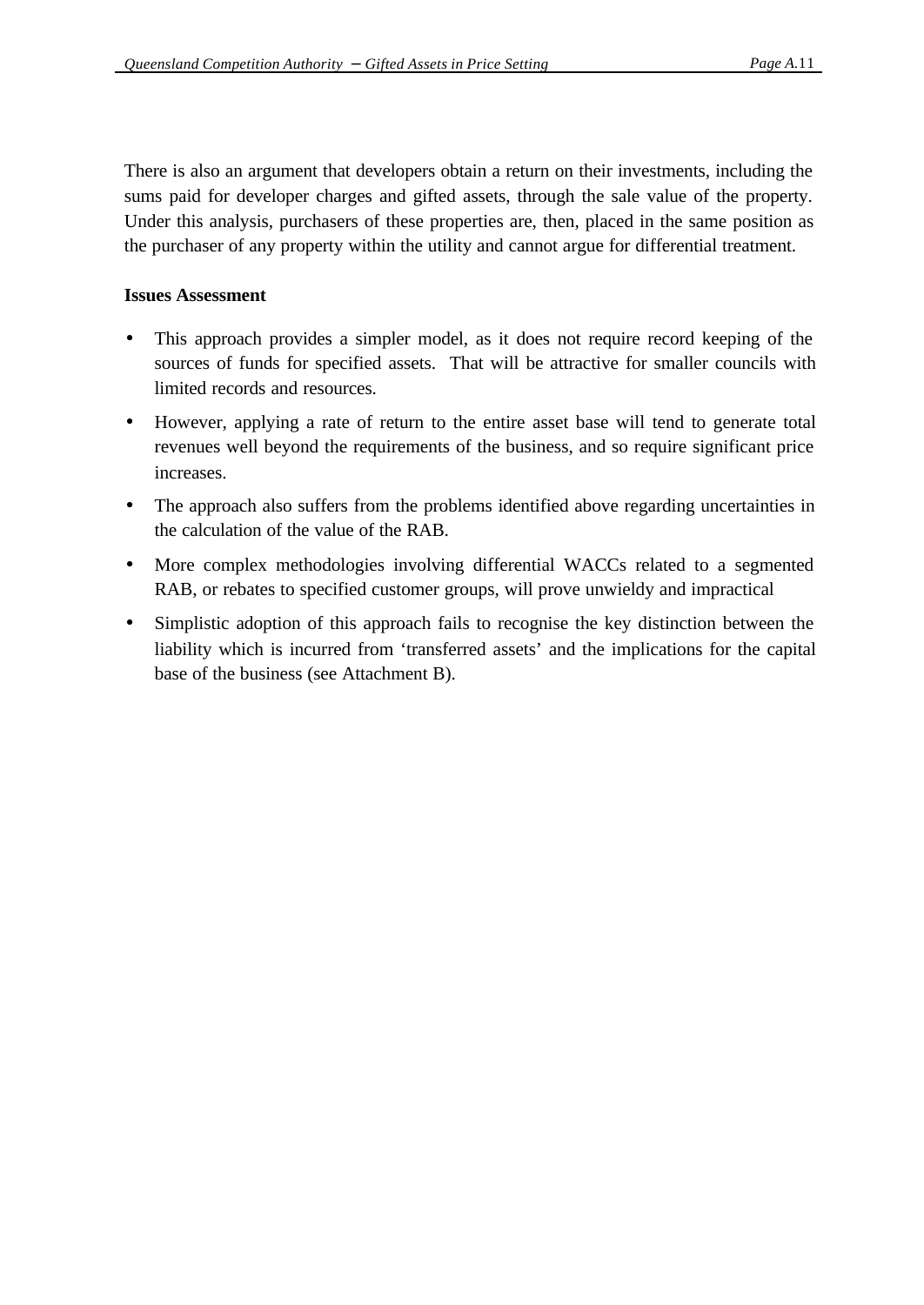#### **ATTACHMENT B**

### **CAPITAL STRUCTURE & COST OF CAPITAL**

Conventional mainstream thinking on the definition of the cost of capital and the associated cash flows notes, correctly, that there are numerous definitions of the cost of capital and that each definition of the Weighted Average Cost of Capital (WACC) is valid so long as matched with the appropriate definition of cash flows.

*"… one of the most important considerations when estimating a company's cost of capital is to make sure that the definition of the capital base is consistent with the definition of income used. Similarly, it is important that the definition of the cost of capital used in discounted cash flow or net present value models is consistent with the definition of the net cash flows of such models. An obvious example of inconsistency would be to use a definition of net cash flows that is effectively before taxes but to use an after-tax definition of the cost of capital."<sup>11</sup>*

Conventional thinking on the cost of capital and capital structure in utilities follows the traditional practice in private corporations of recognising only two forms of capital, ie.:

- debt capital, where debt holders in the business receive a fixed or market based return, regardless of the profitability of the business; and
- equity capital, where equity holders receive the residual income (ie. profit) after all other claims have been made.

In parallel, the conventionally defined WACC distinguishes between the debt return and the equity return. However, particularly in the water sector, government and other persons make capital injections on which no return is required. In other words, water businesses may be seen as having three − rather than two − sources of capital:

ie. debt, shareholder equity and gifted capital

Matching these three types of capital clearly requires a three component WACC.

Adding gifted assets to the regulatory capital base requires that the definition of the WACC be similarly adjusted. Since the owners of the gifted assets require no return, the expanded capital base is then matched by a lower overall WACC.

Conversely, narrowing the definition of the asset base to exclude gifted assets requires a narrower definition of the WACC and a higher overall return.

 $11$ Officer, R.R. (updated). Notes on Cost of Capital for a Company, unpublished paper, Melbourne Business School. p.14.